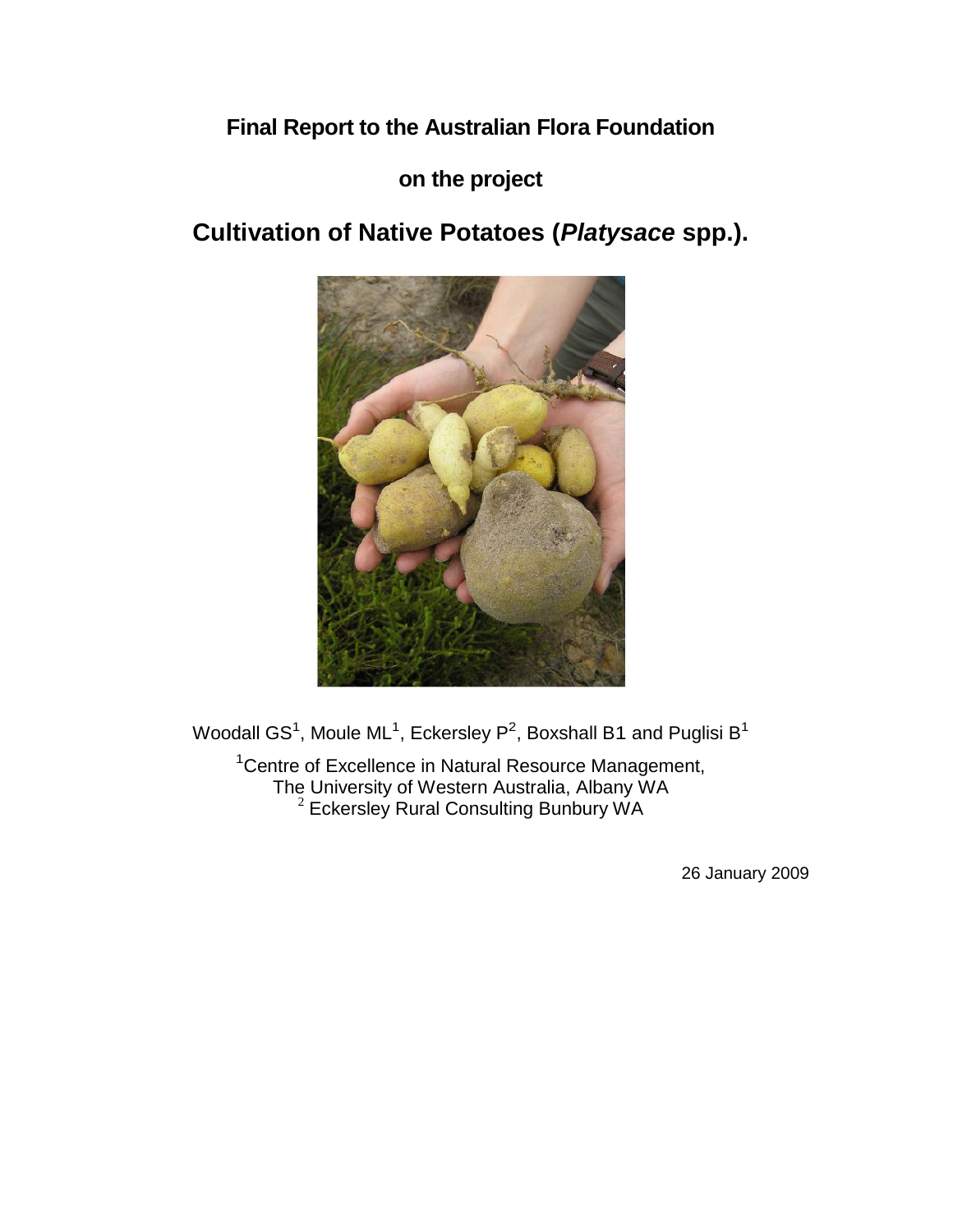## **Development of new root vegetable crops from southern Western Australia's diverse tuberous flora**

Woodall GS<sub>1</sub>, Moule ML<sub>1</sub>, Eckersley P<sub>2</sub>, Boxshall B<sub>1</sub> and Puglisi B<sub>1</sub>

1Centre of Excellence in Natural Resource Management, The University of Western Australia, Albany WA <sup>2</sup>Eckersley Rural Consulting Bunbury WA

## **Background**

The Australian native edible plant industry is rapidly expanding though most of the products are fruit based products or spices/seasoning. There is a distinct lack of native vegetable products available and a requirement for native vegetable products was identified by consumers, chefs and suppliers of native foods. They identified that their industry needed native vegetable foods that could replace traditional vegetables. That is, they required native vegetable food products to be used as "staple bulk foods" to replace the use of carrots, potato and other root vegetables. The flora of Western Australia contains an extraordinary number of species that form root tubers. Over 85% of 153 tuberous species recorded in Western Australia occur in the south west of the state. This diversity provided an unparalleled resource from which new horticultural crops could be developed. The diversity of the flora is of international significance but had not been surveyed for potential vegetable crops.

#### **Aims/objectives**

This project aimed to systematically assess the horticultural potential of southern Western Australia's diverse tuberous flora and commence commercialisation of promising species as new vegetable crops. For each selected target species the study more specifically aimed to concomitantly: develop a reliable and cost effective propagation system, develop a cultivation system, determine the species' productive capacity, investigate the nutritional value of tubers and finally assess the species commercial potential and if warranted, commence commercialisation and product development.

#### **Methods, results and key findings**

Although there are many species that produce underground fleshy storage organs many have undesirable properties and or do not have a clear (unambiguous) history of local consumption. An unambiguous history of consumption was a prerequisite for selection into the target group. Plant and product characteristics of tuberous flora native to southern Western Australia were assessed. Field observation and available information were used to make an assessment of remaining species in regard to their vegetative vigour, reproductive vigour and likely ease of propagation. Attributes such as size, colour, flavour, texture and abundance of the potential product were also assessed. This approach suggested that a target group comprised of *Platysace deflexa*, *Ipomoea calobra* and *Haemodorum spicatum* were worthy contenders for further study.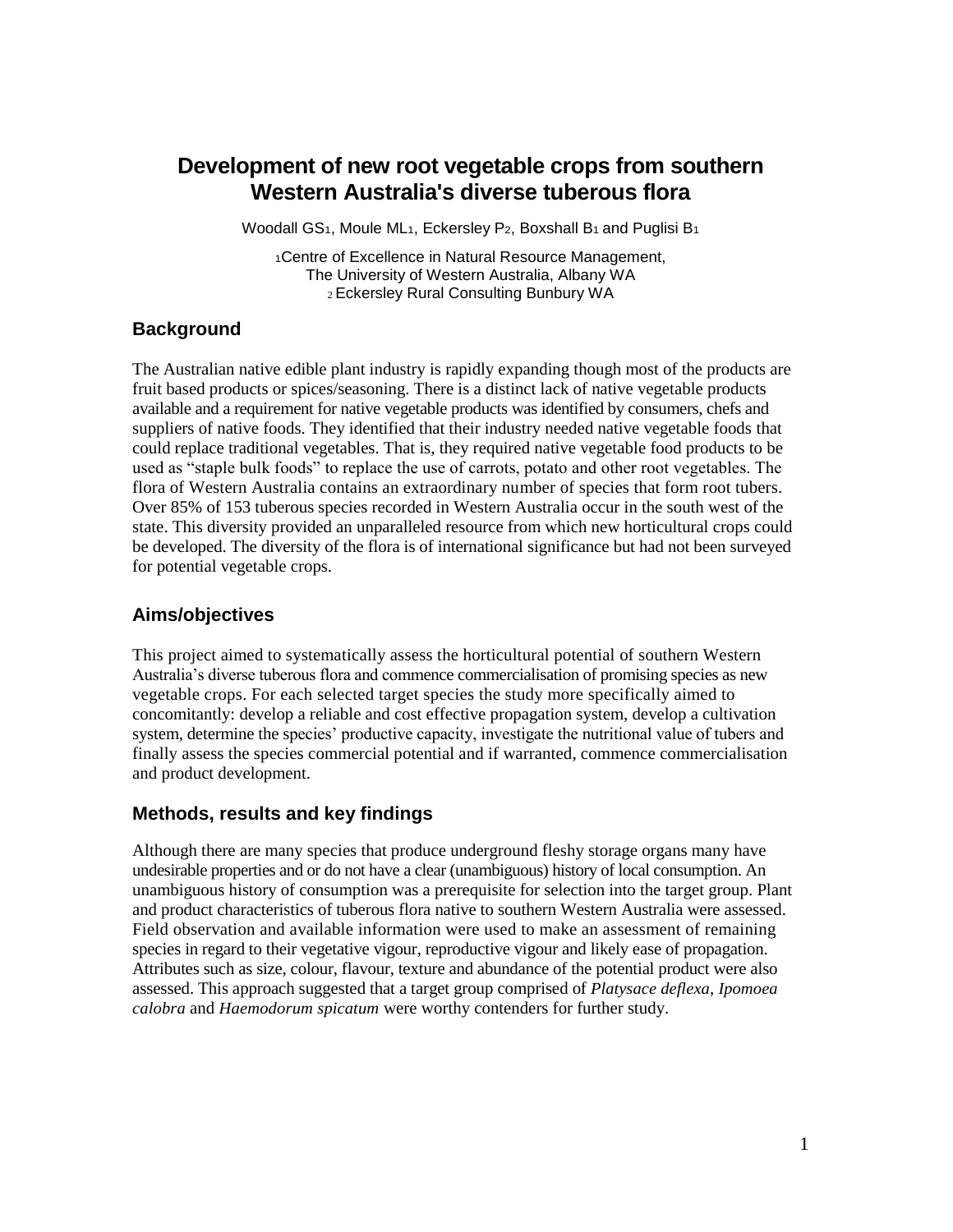



**Figure 1.** (**A**) The red bulb of *Haemodorum spicatum.* (**B**) Vigorous vine growth and flowering of *Ipomoea calobra,* at a trail established in Carnarvon WA. (**C**) Tubers of *Platysace deflexa*, collected north east of Albany WA.

*C*

Propagation systems for all three target species were developed. The development of a mass propagation system for *Platysace deflexa* was extremely difficult, however a reliable system based on tip cuttings taken at certain times of the year, hormone treated, then planted into a free draining media and kept under water limited conditions, produced quality material for cultivation. Seeds of *Ipomoea calobra* were highly germinable when mechanically or chemically scarified. *I.*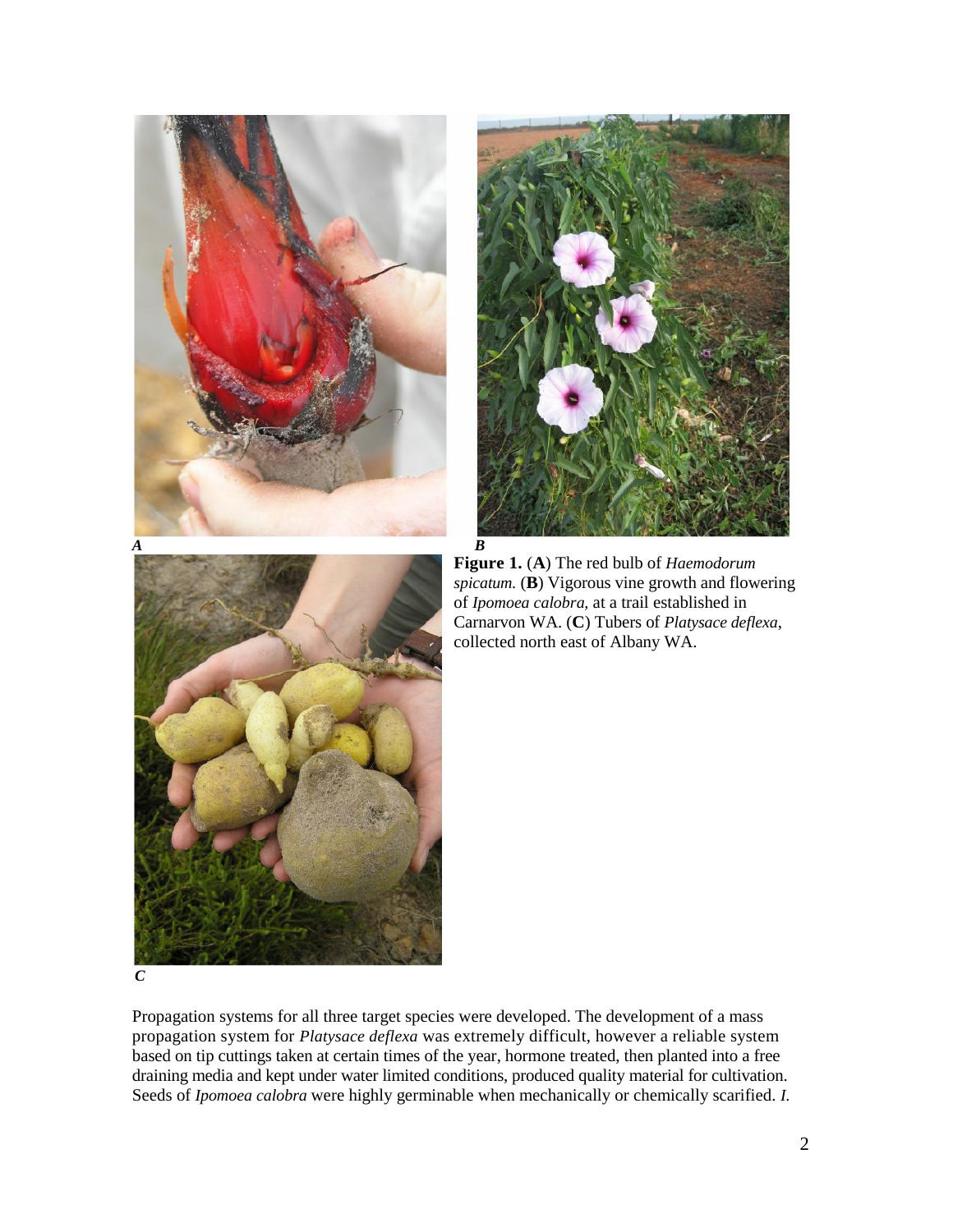*calobra* was found to be a prolific seed producer and can be cost effectively established by direct sowing in the field. *Haemodorum spicatum* was easy to establish in the greenhouse and in the field by direct sown seed.

This project has clearly shown that the market would enthusiastically embrace product derived from *I. calobra* and that the product could fit within existing vegetable processing, distribution and retail systems. Its nutritional value is broadly similar to that of sweet potato though some nutritional components differ. The project has also developed a basic propagation and cultivation system capable of producing approximately 35 t/ha of product over a 12 month rotation when cultivated under intensive horticultural conditions at Carnarvon in Western Australia. It can thus be justifiably concluded that *I. calobra* is well on the way to becoming a commercial reality. Consumers and the food industry in general were excited by product from *Platysace deflexa*, though the supply of cultivated product from the field trials was very limited throughout this project which limited the ability to undertake a retail trial or to test integration into an existing or new supply chains. Sampling of wild material suggested that 24 t/ha could be achieved, however harvested plants an age of only 1.5 years produced an equivalent production of 0.75 t/ha which was comprised of very small and unmarketable tubers. Although yield was low it was very encouraging that tuber formation was confined to the mound, and when more mature the species would be well suited to mechanical harvesting. An opportunity for this product in the food industry exists but due to a very limited initial supply base, the commercialisation of *Platysace defl exa* tubers will need to be incremental and carefully managed, with efforts to expand the market occurring only when supply can be ensured. It is recommended that future investment need to focus on optimising the cultivation system for maximal tuber production in the shortest possible time. Following the species selection stage of this project *Haemodorum spicatum* did not demonstrate further potential as a new vegetable product. Preliminary product research through appraisals highlighted key features contributing to consumer's dislike of the bulb these include the staining effect (red pigment), fibrous texture and bitter taste. In addition, it was evident that sizeable bulbs may take several or more years to form, a major factor limiting horticultural development of the species.

#### **Recommendations**

Although this project has shown the commercial prospects for *I. calobra* to be exceptionally encouraging, the following recommendations are of paramount importance if this species is to become a commercial reality. Future research needs to determine how the cultivation environment can be engineered to facilitate shallow tuber formation and thus the ability of the crop to be mechanically harvested (a key requirement for profitable cultivation). A participatory development stage needs to commence as soon as possible where production and demand are increased concomitantly. Technical assistance needs to be provided to potential growers and together researchers and growers should aim to optimise production systems. Promotion of the product should reflect the amount of product available. The high level of demand and interest in the product suggests that demand is likely to be larger than supply in the short to medium term and thus too much promotion without the ability to supply could be damaging and should not be encouraged.

It is recommended that *I. calobra* and *P. deflexa* be perused as new vegetable crops. *H. spicatum*  should not be perused as a vegetable crop, though it does have considerable appeal as a spicy food colouring agent and as a dye. If *I. calobra* and *P. deflexa* are to become small but significant species in the food industry this project will need to be followed by an industry building phase where larger quantities of product are produced, with production systems continuously improved,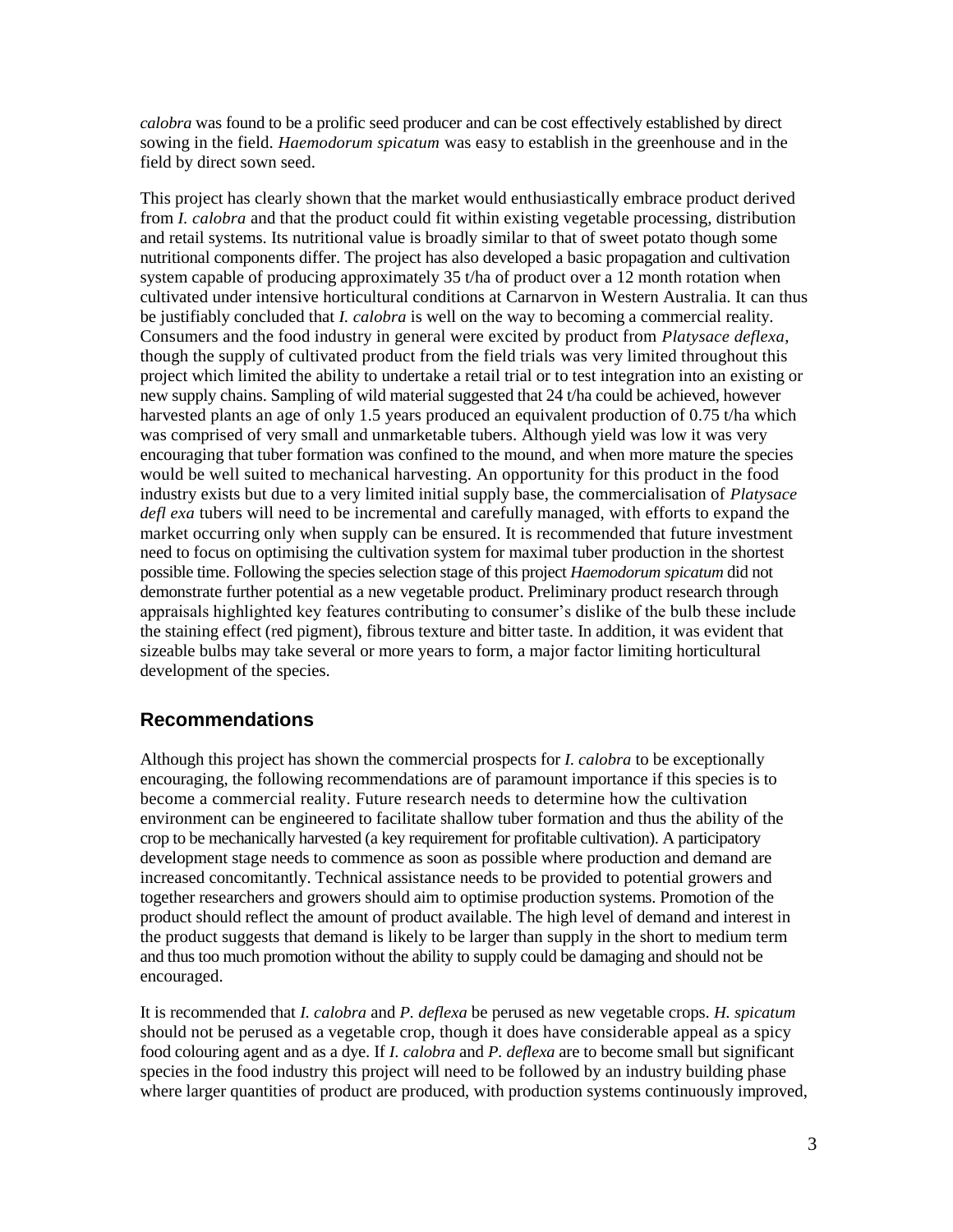and where promotion of the product reflects the amount of product available. This project has created exciting opportunities for indigenous enterprise and it is recommended that they are encouraged and given the opportunity to participate in the industry associated with these new vegetable crops.



**Figure 2.** A shopper selecting *Ipomoea calobra* tubers at the first retail trial of the product held at the Fremantle Markets in Perth, WA.